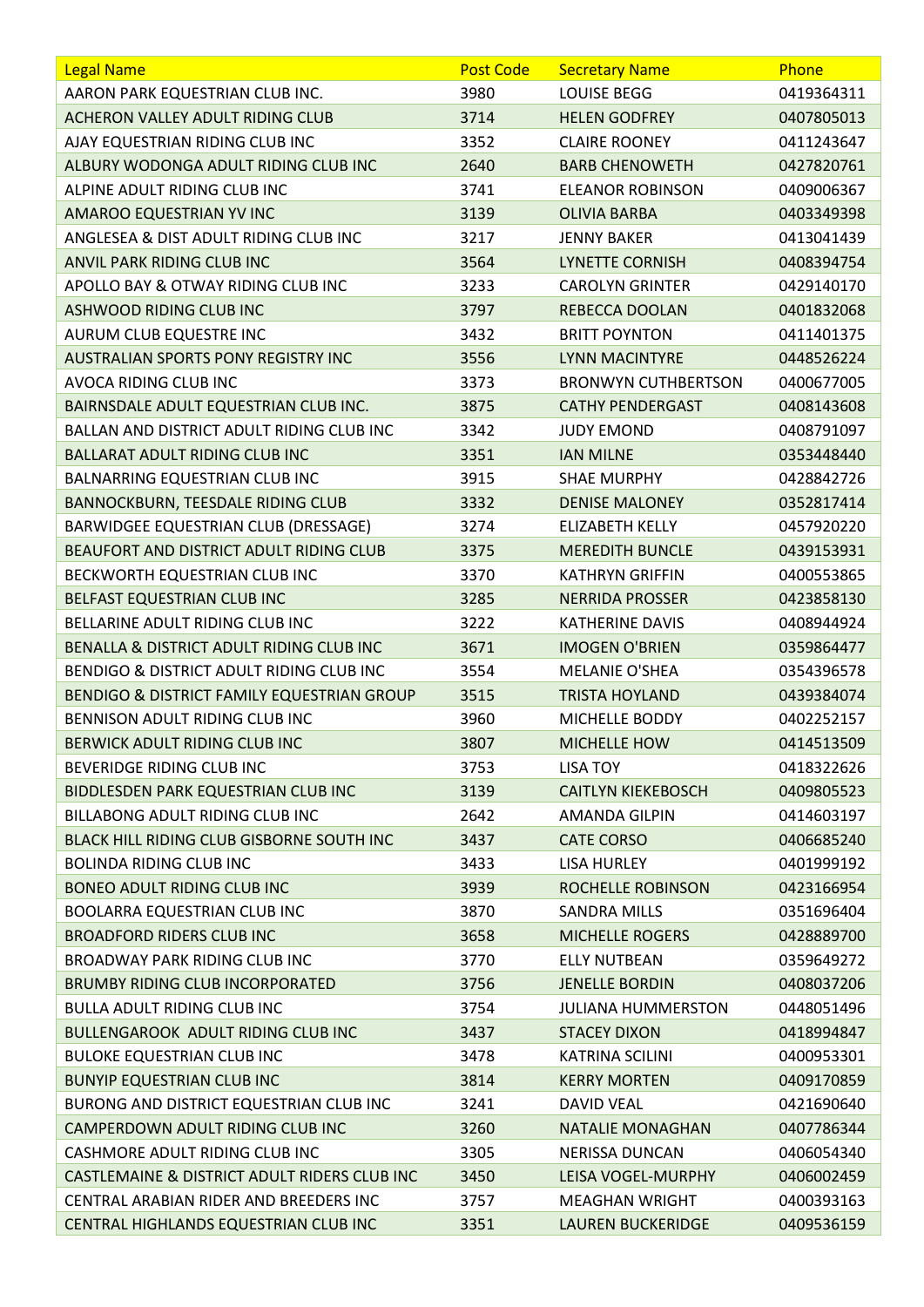| CENTRAL VICTORIAN EQUESTRIAN CLUB INC               | 3461 | <b>KATHERINE MCWADE</b>   | 0354239261  |
|-----------------------------------------------------|------|---------------------------|-------------|
| CHEVAL LODGE EQUESTRIAN CLUB INC                    | 3219 | <b>JENNIFER ROBBINS</b>   | 0422263102  |
| <b>CLASSICAL DRESSAGE CLUB AUSTRALIA INC</b>        | 3807 | NATASHA JONES             | 0397697231  |
| <b>COASTAL EQUESTRIAN CLUB INC</b>                  | 3173 | <b>JACK PALFREYMAN</b>    | 0405457065  |
| <b>COBDEN RIDING CLUB INC</b>                       | 3260 | <b>KIRSTY BREDIN</b>      | 0484664754  |
| <b>COBRAM &amp; DISTRICT EQUESTRIAN CLUB</b>        |      |                           |             |
| <b>INCORPORATED</b>                                 | 3644 | <b>BARBARA CLARKE</b>     | 0419273335  |
| COBRAM/BAROOGA EQUESTRIAN CLUB INC                  | 2713 | SAMANTHA ARTHUR           | 0428831891  |
| <b>COLAC &amp; DISTRICT ADULT RIDING CLUB INC</b>   | 3250 | <b>RACHEL KEALLEY</b>     | 0408553784  |
| CONNEWARRE & DISTRICT RIDING CLUB INC               | 3227 | <b>PAM BJORK-BILLINGS</b> | 0438882158  |
| CRANBOURNE SOUTH RIDING CLUB INC                    | 3977 | <b>FRANCINE MANNING</b>   | 0409149951  |
| CRESWICK & DISTRICT ADULT RIDING CLUB INC           | 3370 | <b>DEBORAH BRIGHT</b>     | 0353453250  |
| DEEP CREEK EQUESTRIAN CLUB INC                      | 3683 | <b>JULIE ANFRUNS</b>      | 0357261027  |
| DINGLEY RIDERS CLUB INC                             | 3977 | <b>JEMMA DUNSTAN</b>      | 0438475952  |
| DONVALE ADULT RIDING CLUB INC                       | 3099 | <b>SUE MCKINNON</b>       | 0431674254  |
| DOONGALA ADULT RIDING CLUB INC                      | 3139 | <b>ANN RING</b>           | 0359647633  |
| DUNOLLY HORSE ACTIVITY CLUB INC                     | 3472 | SONYA RICHARDS-STUART     | 0409701767  |
| <b>EAGLE POINT RIDING CLUB INC</b>                  | 3875 | SARAH MLYNARZ             | 0415 910248 |
| <b>EASTERN REGION ADULT RIDING CLUB</b>             | 3095 | <b>MELANIE FARRANT</b>    | 0394396630  |
| ECHUCA & DISTRICT ADULT RIDING CLUB                 | 3561 | <b>DEBBIE WILD</b>        | 0488570888  |
| ELM PARK EQUESTRIAN CLUB INC                        | 3844 | <b>MELISSA FOSTER</b>     | 0351762591  |
| ELMORE EQUESTRIAN CLUB INC                          | 3619 | LISA MAUD                 | 0437360877  |
| <b>EQUUS EQUESTRIAN CLUB</b>                        | 3782 | <b>JANINE MEAKES</b>      | 0359683130  |
| FIVE MILE EQUESTRIAN INC.                           | 3142 | <b>JACQUI NELSON</b>      | 0425716007  |
| FRESHWATER CREEK AND DISTRICT RIDING CLUB           | 3212 | <b>ARLENE SHEEN</b>       | 0424518996  |
| FRIENDS OF BALLARAT EVENTING ASSOCIATION            | 3350 | <b>VIV STEPHENS</b>       | 0353303223  |
| <b>FRIENDS OF ELCHO PARK INC</b>                    | 3212 | <b>LYNN EVANS</b>         | 0411090441  |
| FRIENDS OF MELTON EQUESTRIAN PARK INC               | 3337 | <b>FRANCES WOODING</b>    | 0472629819  |
| GEELONG CENTRAL EQUESTRIAN CLUB INC                 | 3241 | <b>EMMA GLADMAN</b>       | 0400526207  |
| <b>GEMBROOK RIDING CLUB INC</b>                     | 3783 | <b>LIBBIE ROGERS</b>      | 0437351089  |
| <b>GEROGERY EQUESTRIAN CLUB INC.</b>                | 2659 | <b>TANIA HARDING</b>      | 0260292241  |
| <b>GISBORNE AND DISTRICT ADULT RIDING CLUB INC</b>  | 3437 | <b>GILLIAN LEACH</b>      | 0417823006  |
| <b>GLENAROUA RIDING CLUB INC</b>                    | 3658 | <b>JAN SIMPSON</b>        | 0357842818  |
| <b>GLENLYON &amp; DISTRICT RIDING CLUB INC</b>      | 3460 | <b>SHELLEY SANDOW</b>     | 0353483672  |
| <b>GLENVALE EQUESTRIAN CLUB INC</b>                 | 3429 | <b>ROBYN WATKINS</b>      | 0414339415  |
| <b>GOLDEN PLAINS ADULT RIDING CLUB INC</b>          | 3351 | <b>JUDY HEBEL</b>         | 0353425025  |
| <b>GOULBURN VALLEY EQUESTRIAN CLUB</b>              | 3632 | <b>JENNIFER BOWLES</b>    | 0408581479  |
| <b>GOULBURN VALLEY HORSE TRIALS ASSOCIATION INC</b> | 3758 | <b>MICHELLE RETRA</b>     | 0409707243  |
| <b>GOULBURN VALLEY SHOWJUMPING CLUB INC</b>         | 3641 | <b>PATTY LEWIS</b>        | 0488998014  |
| <b>GRAMPIANS RIDING CLUB</b>                        | 3377 | <b>ANDREA CERATO</b>      | 0353562320  |
| <b>GRANITE ROCK RIDING CLUB INC</b>                 | 3882 | <b>JULIE HAMMOND</b>      | 0351564616  |
| <b>GUILDFORD SADDLE CLUB INC</b>                    | 3451 | <b>JANA KUHR</b>          | 0421889968  |
| HAMILTON ADULT RIDING CLUB INC                      | 3300 | <b>SUSANNAH MILNE</b>     | 0419545346  |
| HINDMARSH EQUESTRIAN CLUB INC                       | 3418 | <b>SHARON MALONEY</b>     | 0411104598  |
| HINNOMUNJIE RIDING CLUB INC                         | 3885 | <b>JESSICA MOON</b>       | 0427109623  |
| <b>HOLBROOK ADULT RIDING CLUB INC</b>               | 2644 | <b>KATE MCMILLAN</b>      | 0423638228  |
| HORSHAM & DISTRICT EQUESTRIAN SPORTS CLUB INC       | 3402 | <b>JACKY POLACK</b>       | 0429894227  |
| HURSTBRIDGE DISTRICT ADULT RIDING CLUB INC          | 3099 | <b>SHARLENE WRIGHT</b>    | 0425780978  |
| INDIGO ADULT RIDING CLUB INC                        | 3683 | <b>DENISE PERRETT</b>     | 0437037047  |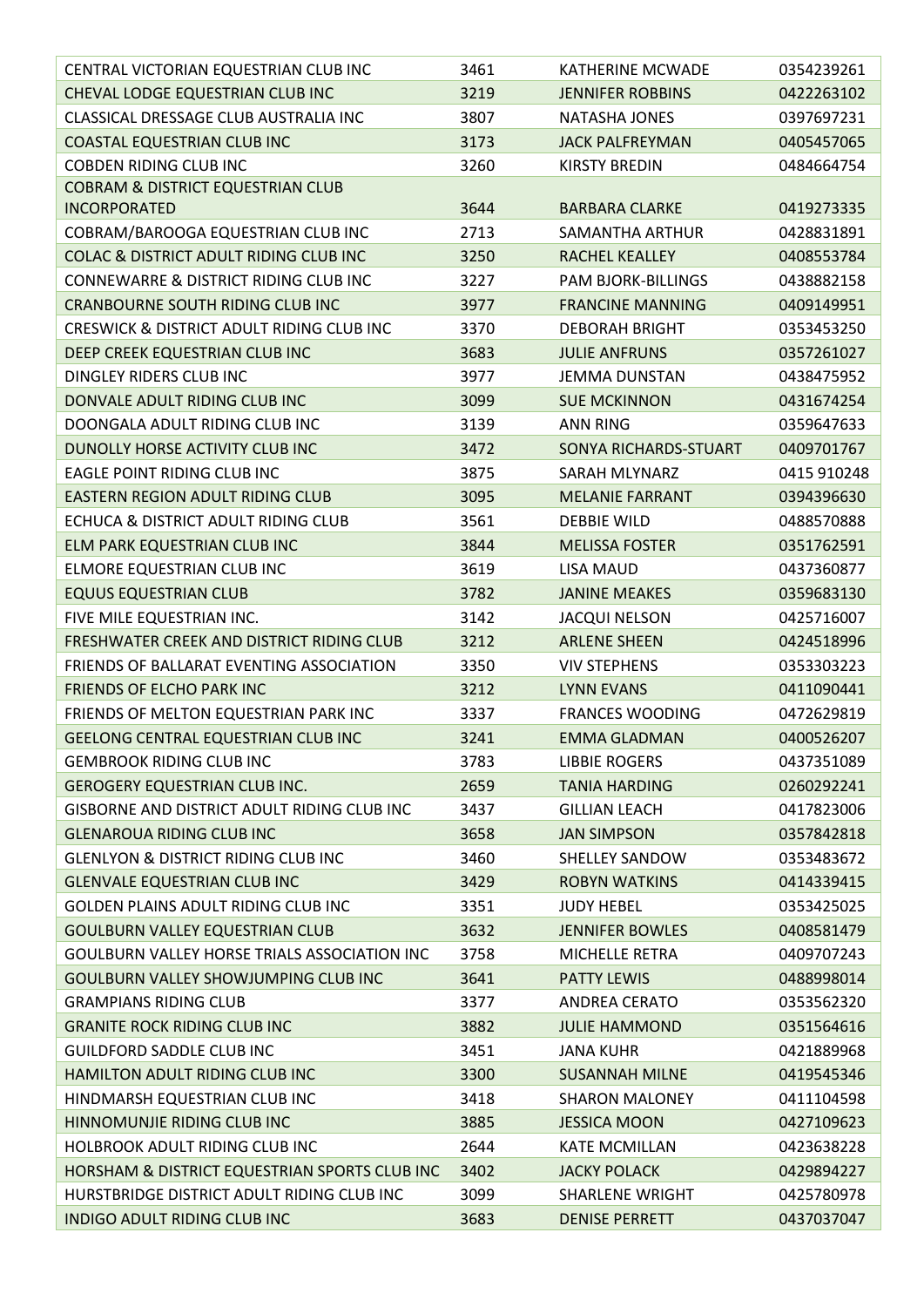| INGLEWOOD RIDING CLUB INC                      | 3517 | LEIGH HOWARD                | 0447669769 |
|------------------------------------------------|------|-----------------------------|------------|
| <b>INVERLEIGH RIDING CLUB INC</b>              | 3321 | <b>EMMA JUDGE</b>           | 0434267459 |
| <b>JPDC INCORPORATED</b>                       | 3337 | <b>GEORGINA FRAZER</b>      | 0409808961 |
| <b>JUST RIDING INCORPORATED</b>                | 3822 | <b>RHIANNON DUNN</b>        | 0407473737 |
| KANGAROO GROUND ADULT RIDING CLUB              | 3097 | <b>SUE MCLENNAN</b>         | 0413183771 |
| <b>KEYSBOROUGH EQUESTRIAN CLUB INC</b>         | 3175 | <b>ALEX PALMER</b>          | 0412891763 |
| KILMORE & DISTRICT ADULT RIDING CLUB INC       | 3764 | <b>GAIL ALLINGHAM</b>       | 0401218667 |
| KING VALLEY EQUESTRIAN CLUB                    | 3732 | <b>ALICIA TUA</b>           | 0357279141 |
| KINGLAKE RIDERS CLUB INC                       | 3763 | PAT HANCOCK                 | 0429195825 |
| KOO WEE RUP HORSE RIDERS CLUB INC              | 3918 | <b>JANETTE MIDDLETON</b>    | 0438550780 |
| KYNETON & DISTRICT ADULT RIDING CLUB           | 3444 | <b>SUSANNE VAN EYLE</b>     | 0412546737 |
| LAKES ENTRANCE ADULT RIDING CLUB INC           | 3909 | <b>SHELLEY GUILLOT</b>      | 0351551452 |
| LANCEFIELD EQUESTRIAN GROUP INC.               | 3435 | <b>ANNIE LAVELLE</b>        | 0419104208 |
| LANCEMORE EQUESTRIAN CLUB INC                  | 3758 | <b>TARA MACDONALD</b>       | 0438462511 |
| LATROBE VALLEY EQUESTRIAN CLUB INC             | 3825 | <b>ROSIE CHURCH</b>         | 0418663853 |
| LEGERETE EQUESTRIAN INC                        | 3782 | <b>CHRISTINE SUDUL</b>      | 0419380622 |
| LEIGH DISTRICT RIDING CLUB INC.                | 3321 | <b>LEANNE BROAD</b>         | 0433403065 |
| LEONGATHA & DISTRICT EQUESTRIAN CLUB INC       | 3953 | <b>JUDY MCLEOD</b>          | 0417347821 |
| LONGFORD ADULT RIDING CLUB INC                 | 3862 | <b>TANIA WAIXEL</b>         | 0409425782 |
| LOWER PLENTY ADULT RIDING CLUB INC             | 3084 | <b>ROBWYN LANGMEAD</b>      | 0394972459 |
| LYSTERFIELD ADULT RIDING CLUB INC              | 3810 | <b>LIZ LACSNI</b>           | 0407141300 |
| MACCLESFIELD ADULT RIDING CLUB INC             | 3782 | <b>DELVENE HENDERSON</b>    | 0429892850 |
| MACEDON RANGES DRESSAGE CLUB INC               | 3437 | LEE TOWELL                  | 0403449233 |
| MALOGA EQUESTRIAN CLUB                         | 3757 | <b>JENNIFER JOBBINS</b>     | 0409862665 |
| MANSFIELD & DISTRICT EQUESTRIAN CLUB INC       | 3724 | <b>KERRYN GOODING</b>       | 0427801918 |
| MAROONDAH ADULT RIDING CLUB INC.               | 3777 | <b>MANDY EDWARDS</b>        | 0407554184 |
| MARYBOROUGH HORSE RIDING CLUB                  | 3465 | CASSANDRA WILLIAMS          | 0418974948 |
| MELTON AND DISTRICT ADULT RIDING CLUB INC      | 3337 | <b>SHAYE SIDON</b>          | 0450734035 |
| MENTONE HORSE RIDERS CLUB INC                  | 3199 | <b>JOSEPHINE UNIVERSITA</b> | 0409011057 |
| <b>MERRICKS SADDLE CLUB INC</b>                | 3926 | <b>TRINA HIPWELL</b>        | 0409566878 |
| MID SOUTH EAST DRESSAGE CLUB INC               | 5271 | <b>TRUDY LUTT</b>           | 0412786695 |
| MID WEST RIDING CLUB INCORPORATED              | 3401 | <b>LAUREN KERBER</b>        | 0455735740 |
| MITCHELL EQUESTRIAN GROUP INC                  | 3658 | <b>ELIZABETH HARRISON</b>   | 0357921632 |
| MONBULK CLEMATIS ADULT RIDING CLUB INC         | 3793 | <b>ROBERT PRENTIS</b>       | 0438004772 |
| MOOROODUC SADDLE CLUB INC                      | 3931 | <b>GAYLE KELLY</b>          | 0418584900 |
| MOUNT CANNIBAL ADULT RIDING CLUB INC           | 3831 | <b>MARY HUGHES</b>          | 0402893310 |
| MOUNT COLE EQUESTRIAN ASSOCIATION INC          | 3377 | <b>KELLY MILLER</b>         | 0400006172 |
| MOUNT EVELYN ADULT RIDERS CLUB INC             | 3796 | <b>REBECCA WILSON</b>       | 0439376282 |
| <b>MOUNTAIN DISTRICT HORSE RIDING CLUB INC</b> | 3137 | <b>MEGAN BRODERSEN</b>      | 0412999160 |
| MT DUNEED ADULT RIDING CLUB INC                | 3328 | <b>LAUREN QUIGLEY</b>       | 0353424018 |
| MURRAY DISTRICT EQUESTRIAN CLUB INC            | 3644 | <b>DIANE CURTIS</b>         | 0408658345 |
| NAR NAR GOON RIDING CLUB INC                   | 3812 | <b>KATE HOLMES</b>          | 0412992850 |
| NARRANDERA ADULT RIDING CLUB INC               | 2700 | <b>ERIN ANDERSON</b>        | 0415836491 |
| <b>NAVARRE RIDING CLUB INC</b>                 | 3384 | <b>CAROLINE COSSAR</b>      | 0408173651 |
| NEERIM ADULT EQUESTRIAN CLUB INC.              | 3822 | <b>BELINDA BOURKE</b>       | 0414759865 |
| NEPEAN EQUESTRIAN CLUB INC                     | 3937 | <b>FIONA COLVIN</b>         | 0359886737 |
| NEWCOMB, WHITTINGTON, MOOLAP RIDING CLUB       |      |                             |            |
| INC.                                           | 3224 | <b>LEAH EGAN</b>            | 0352437403 |
| NICHOLSON RIDING CLUB INC                      | 3887 | LYN GAMBLE                  | 0428568195 |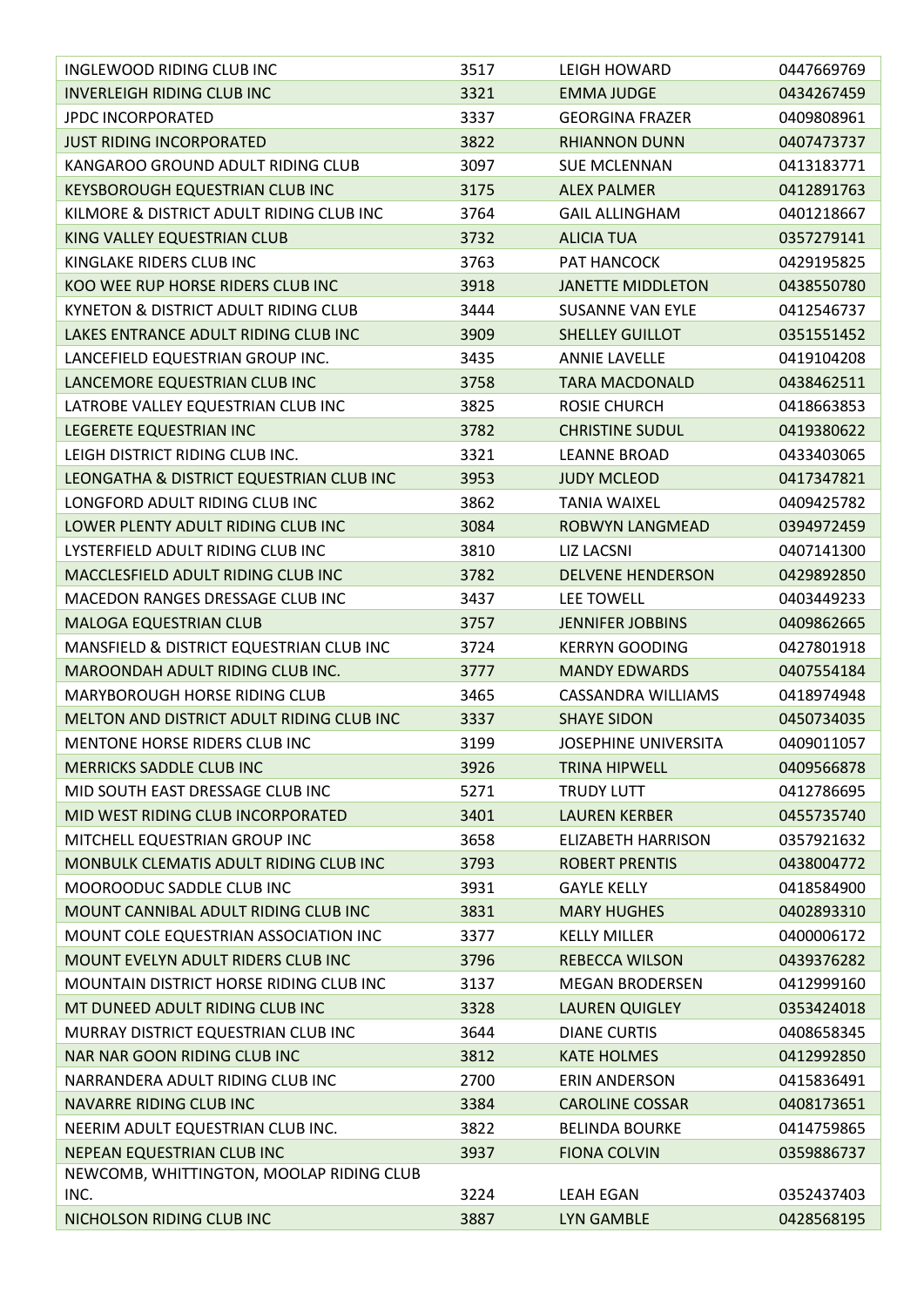| NORTH EASTERN RIDING CLUB INC               | 3666 | <b>CLARE CUMMINS</b>       | 0437382546 |
|---------------------------------------------|------|----------------------------|------------|
| NORTH WEST VICTORIA ADULT RIDING CLUB INC   | 3502 | <b>AMY LANGFORD</b>        | 0419296663 |
| NORTHERN CENTRAL EQUESTRIAN CLUB INC        | 3559 | <b>HOLLY DARBY</b>         | 0424921832 |
| NORTHERN RIVERS EQUESTRIAN CLUB INC         | 3580 | REBECCA DALLA              | 0437914702 |
| NORTHERN STANDARDBRED RIDING GROUP INC      | 3632 | <b>LISA AYRE</b>           | 0406254477 |
| NORTHERN VICTORIAN SHOW JUMPING CLUB INC    | 3632 | <b>SARA HARDWICK</b>       | 0435757902 |
| NYORA EQUESTRIAN CLUB                       | 3951 | <b>LINDA HALL</b>          | 0416199314 |
| OFF THE TRACK EQUESTRIAN CLUB INC           | 3063 | <b>STEPHANIE RITCHIE</b>   | 0426261412 |
| OFFICER EQUESTRIAN CLUB INC                 | 3809 | <b>ILDIKO VARGA</b>        | 0466262194 |
| OVENS VALLEY CLASSICAL RIDERS INC           | 3676 | <b>JENEE EDWARDS</b>       | 0407704145 |
| PAKENHAM UPPER RIDING CLUB INC              | 3810 | <b>HELEN VAN DIEMEN</b>    | 0359427414 |
| PENINSULA HORSE RIDERS CLUB INC             | 3910 | <b>CAROL MCDONALD</b>      | 0404391396 |
| PHILLIP ISLAND ADULT RIDING CLUB            | 3922 | <b>ROBYN MORGAN</b>        | 0406138235 |
| PHOENIX RIDING CLUB INC                     | 3781 | <b>LISA STOVOLD</b>        | 0400041164 |
| PORT PIRIE EQUESTRIAN CLUB INC              | 5540 | <b>CAROLYN FRASER</b>      | 0400140276 |
| PORTLAND & DISTRICT ADULT RIDING CLUB INC   | 3305 | <b>ROS NAGORCKA</b>        | 0409618660 |
| PUCKAPUNYAL ADULT RIDING CLUB INC           | 3662 | MICHELLE BAXTER            | 0431795342 |
| <b>PYALONG RIDING CLUB INC</b>              | 3522 | <b>MELISSA HARPER</b>      | 0354335295 |
| RAVENS PARK RIDING CLUB INC                 | 3844 | <b>DONNA BRISTER</b>       | 0428037009 |
| RICH RIVER EQUESTRIAN CLUB                  | 3551 | <b>ROBIN CRAWFORD</b>      | 0429340544 |
| RIDDELLS CREEK ADULT RIDING CLUB INC        | 3438 | <b>MARIE VANDENBERG</b>    | 0393261642 |
| RINGWOOD ADULT RIDING CLUB INC              | 3136 | <b>LISE MIZZI</b>          | 0397330656 |
| RIVER VALLEY RIDING CLUB INC                | 3139 | <b>ELOISE JORY</b>         | 0418556222 |
| RIVERINA RIDING CLUB INC                    | 2705 | <b>TONEALE O'CONNELL</b>   | 0429474028 |
| ROKEWOOD ADULT RIDING CLUB INC              | 3331 | <b>CORAL BYRNE</b>         | 0408520546 |
| ROSE CITY EQUESTRIAN CLUB INC               | 3677 | <b>SALLY BAMFORD</b>       | 0417577598 |
| ROSEDALE & DISTRICT AHRC                    | 3844 | <b>KAITLYN WILSON</b>      | 0429857785 |
| <b>RUFFY ADULT RIDING CLUB</b>              | 3719 | <b>KERRY HEWLETT</b>       | 0357904392 |
| RYANS RANCH ARC INC                         | 3212 | <b>ALLEN WILLIAMS</b>      | 0421479186 |
| SALE & DISTRICT ADULT RIDING CLUB INC       | 3853 | <b>CATHY HARPER</b>        | 0458468327 |
| SEYMOUR DRESSAGE & SHOWJUMPING CLUB INC.    | 3660 | <b>ELIZABETH PATTEN</b>    | 0419309049 |
| SHADMOOR EQUESTRIAN CLUB INC                | 3840 | <b>GWYNETH JORDAN</b>      | 0351337773 |
| SHADWELL EQUESTRIAN ASSOCIATION INC         | 3212 | <b>AMANDA MAHNCKE</b>      | 0353522401 |
| SHEPPARTON ADULT RIDING CLUB INC            | 3610 | <b>JANE VRACA</b>          | 0409747203 |
| SHERGOLDS ADULT RIDING CLUB INC             | 3936 | <b>ALICE HODGES</b>        | 0447370070 |
| SHIRLEY HEIGHTS INCORPORATED                | 3797 | <b>CAITLIN BALLARD</b>     | 0421945445 |
| SMYTHESDALE ADULT RIDERS CLUB INC           | 3351 | <b>ALEXANDRA ROUSSET</b>   | 0425886489 |
| SNOWY RIVER HORSE RIDING CLUB INC           | 3888 | <b>LORRAINE FELTON</b>     | 0412755375 |
| SOUTH EASTERN DRESSAGE CLUB INC             | 3913 | <b>CHRISTINE KRUG</b>      | 0400097840 |
| SOUTH EASTERN STANDARDBRED RIDING GROUP INC | 3912 | <b>SHERIDAN MEYLES</b>     | 0417359550 |
| SOUTH GIPPSLAND ADULT RIDING CLUB INC       | 3995 | <b>FIONA PASSARIN</b>      | 0439377584 |
| SOUTHERN EQUESTRIAN CLUB INCORPORATED       | 3810 | <b>RACHAEL RUDD</b>        | 0431638868 |
| SOUTHERN FLINDERS DRESSAGE CLUB INC         | 5700 | <b>LYNNETTE GREENFIELD</b> | 0427560524 |
| SPRING PLAINS EQUESTRIAN CLUB               | 3463 | <b>SCARLETT SINCLAIR</b>   | 0418577856 |
| ST ANDREWS ADULT RIDERS INC                 | 3761 | <b>SARAH EVANS</b>         | 0411532141 |
| STANDARDBRED RIDING GROUP INC               | 3756 | <b>SARAH CROW</b>          | 0358521396 |
| STONY CREEK RIDING CLUB INC                 | 3957 | <b>KATHLEEN SMITH</b>      | 0408411898 |
| STRZELECKI RIDING CLUB INC                  | 3869 | <b>ALISON SNELL</b>        | 0437753029 |
| SUGARLOAF DRESSAGE CLUB INC                 | 3658 | <b>LEANNE TYZZER</b>       | 0433189096 |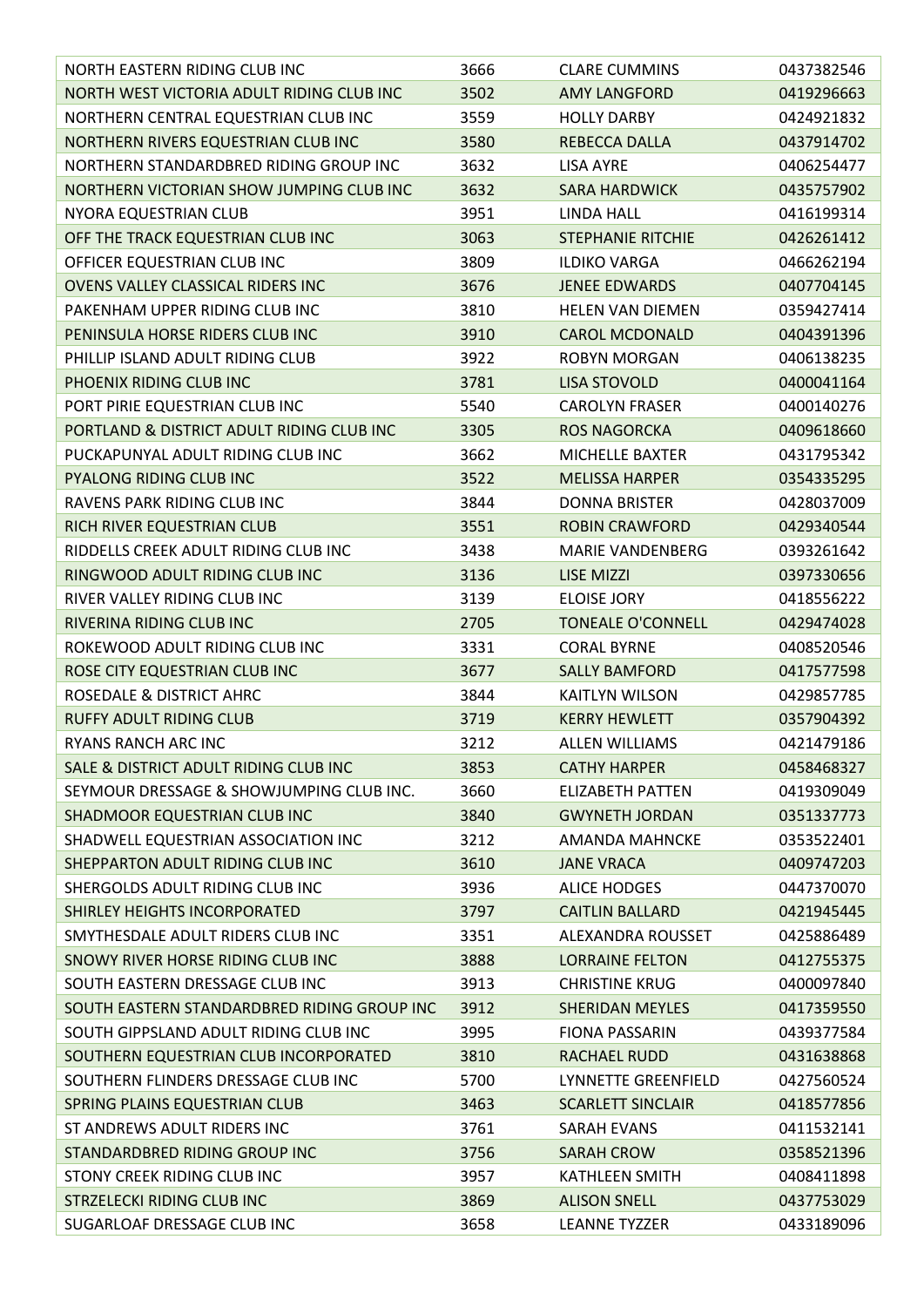| <b>SUNBURY RIDING CLUB INC</b>               | 3429 | <b>TRACEY MACKENZIE</b>    | 0410050030  |
|----------------------------------------------|------|----------------------------|-------------|
| SURF COAST RIDING CLUB INC                   | 3217 | <b>JUDY SHINNERS</b>       | 0414477822  |
| <b>TALLAROOK FAMILY RIDING CLUB INC</b>      | 3661 | <b>KERRY WRIGHT</b>        | 0421011750  |
| TERANG ADULT RIDING CLUB INC                 | 3260 | <b>MARK LEDDY</b>          | 0355931126  |
| THE LAKES RIDING CLUB INC                    | 3249 | <b>KATE JUSTIN</b>         | 0355921707  |
| THE RIDGE EQUESTRIAN CLUB                    | 3943 | <b>SARAH LEWIS</b>         | 0419557074  |
| THE SOUTH EASTERN DRESSAGE ASSOCIATION INC.  | 5290 | <b>TERESA PRIDDLE</b>      | 0417499178  |
| THE VALLEY PERFORMANCE CLUB INC              | 3777 | <b>ELISE CREED</b>         | 0428769623  |
| <b>TONIMBUK EQUESTRIAN CLUB</b>              | 3180 | <b>KELLY JOHNSON</b>       | 0403231260  |
| <b>TOORADIN ADULT RIDING CLUB INC</b>        | 3933 | <b>KATHIE WARD</b>         | 0359788079  |
| TRAIL RIDERS OF VICTORIA INC                 | 3097 | <b>LEE COLLINS</b>         | 0432559737  |
| TRARALGON AND DISTRICT ADULT RIDING CLUB INC | 3840 | <b>LAURA BOWLES</b>        | 0417118233  |
| TRENTHAM ADULT RIDING CLUB INC               | 3458 | <b>JESSICA SMITH</b>       | 0405284245  |
| TUMBARUMBA ADULT RIDING CLUB INC             | 2653 | JILL WESCOMBE              | 0427598602  |
| TWO HEARTS EQUESTRIAN CLUB INC               | 3928 | <b>EMMA BRIGGS</b>         | 0407120283  |
|                                              |      |                            | 0427 476    |
| UPPER BEACONSFIELD RIDING CLUB INC           | 3808 | <b>ROSLYN SMITH</b>        | 316         |
| UPPER YARRA ADULT RIDING CLUB INC            | 3797 | <b>ROBYN THOMAS</b>        | 0359671545  |
| VICTORIA EQUESTRIAN COMPETITION CLUB INC     | 3435 | <b>LISA NORTH</b>          | 0406077041  |
| VICTORIAN APPALOOSA SPORT HORSE CLUB INC     | 3975 | <b>HOLLIE BINI</b>         | 0456188634  |
| VICTORIAN DRESSAGE STABLES ADULT RIDING CLUB |      |                            |             |
| <b>INCORPORATED</b>                          | 3551 | <b>JUDY BRAGG</b>          | 0417152434  |
| WAGGA & DISTRICT ADULT RIDING CLUB INC       | 2652 | MICHELLE EASTWOOD          | 0412785941  |
| WANDIN PARK RIDING CLUB FOR ADULTS INC       | 3139 | <b>VERONICA HARRIS</b>     | 0413333865  |
| WANGARATTA ADULT HORSE RIDING CLUB INC       | 3677 | <b>RENEE MURTAGH</b>       | 0438564099  |
| <b>WARRANOOKE RIDING CLUB INC</b>            | 3340 | <b>JADE MOERENHOUT</b>     | 0400421477  |
| <b>WARRNAMBOOL ADULT RIDING CLUB</b>         | 3280 | <b>LAUREN WYNNE</b>        | 0409527828  |
| WELLINGTON HORSE RIDING CLUB INC             | 3860 | <b>CANDICE WAGSTAFF</b>    | 0407455333  |
| WELSH PONY & COB ENTHUSIASTS RIDING CLUB INC | 3608 | <b>KEELY GOGGIN</b>        | 0403650489  |
| WERRIBEE CENTRAL EQUESTRIAN CLUB             | 3024 | <b>JODY PLUMMER</b>        | 0419039186  |
| WEST GIPPSLAND ADULT RIDERS CLUB INC         | 3820 | PETA WATSON                | 0407357818  |
| WESTCOAST ADULT RIDING CLUB                  | 3212 | <b>CHRISTINE HENDERSON</b> | 0438419792  |
| WESTERN DISTRICT RIDING CLUB INC             | 3249 | <b>JESSICA REIMERS</b>     | 0429321925  |
| WESTERN PORT EQUESTRIAN ASSOCIATION INC      | 3912 | <b>ANTHONY NEMARIC</b>     | 0466885017  |
| WHITTLESEA ADULT RIDERS INC.                 | 3757 | YVONNE DINNAGE             | 0418334312  |
| WILLOW EQUESTRIAN GROUP INC                  | 3764 | <b>STACEY WATE</b>         | 0408506405  |
|                                              |      |                            | 0458 875    |
| WILLOW LODGE EQUESTRIAN CLUB INC             | 3912 | <b>JUSTINE ESLER</b>       | 018         |
| WIMMERA HORSE PERFORMANCE CLUB INC           | 3401 | ANGELA MONTGOMERY          | 0353838294  |
| WINCHELSEA RIDING CLUB INC                   | 3241 | <b>JOSIE MCDONALD</b>      | 0439361532  |
| WON WRON ADULT RIDING CLUB INC               | 3971 | MICHELLE BODDY             | 0402252157  |
| WONTHAGGI ADULT RIDING CLUB INC              | 3995 | <b>CATHY REITER</b>        | 0418 595697 |
| WOODLANDS (EQUESTRIAN CLUB) INC              | 3042 | EILEEN SENIOR              | 0419899721  |
| <b>WORKING EQUITATION GEELONG INC</b>        | 3240 | <b>DIANNE RICHARDS</b>     | 0418547108  |
| <b>WORKING EQUITATION YARRA VALLEY INC</b>   | 3115 | LINDY WHITFORT             | 0397221548  |
| WYENA ADULT RIDING CLUB INC                  | 3115 | <b>SONJA EKBERG</b>        | 0448881957  |
| WYRONGA PARK RIDING ACADEMY INC              | 3770 | <b>KELLY RONEY</b>         | 0425702887  |
| YACKANDANDAH RIDING CLUB                     | 3749 | <b>VICKI WATT</b>          | 0402144992  |
| YARCK ADULT RIDING CLUB INC                  | 3714 | <b>MIFFI SINCLAIR</b>      | 0357721862  |
| YARRA GLEN & LILYDALE HORSERIDING CLUB       | 3770 | <b>MELISSA SIMPSON</b>     | 0359683661  |